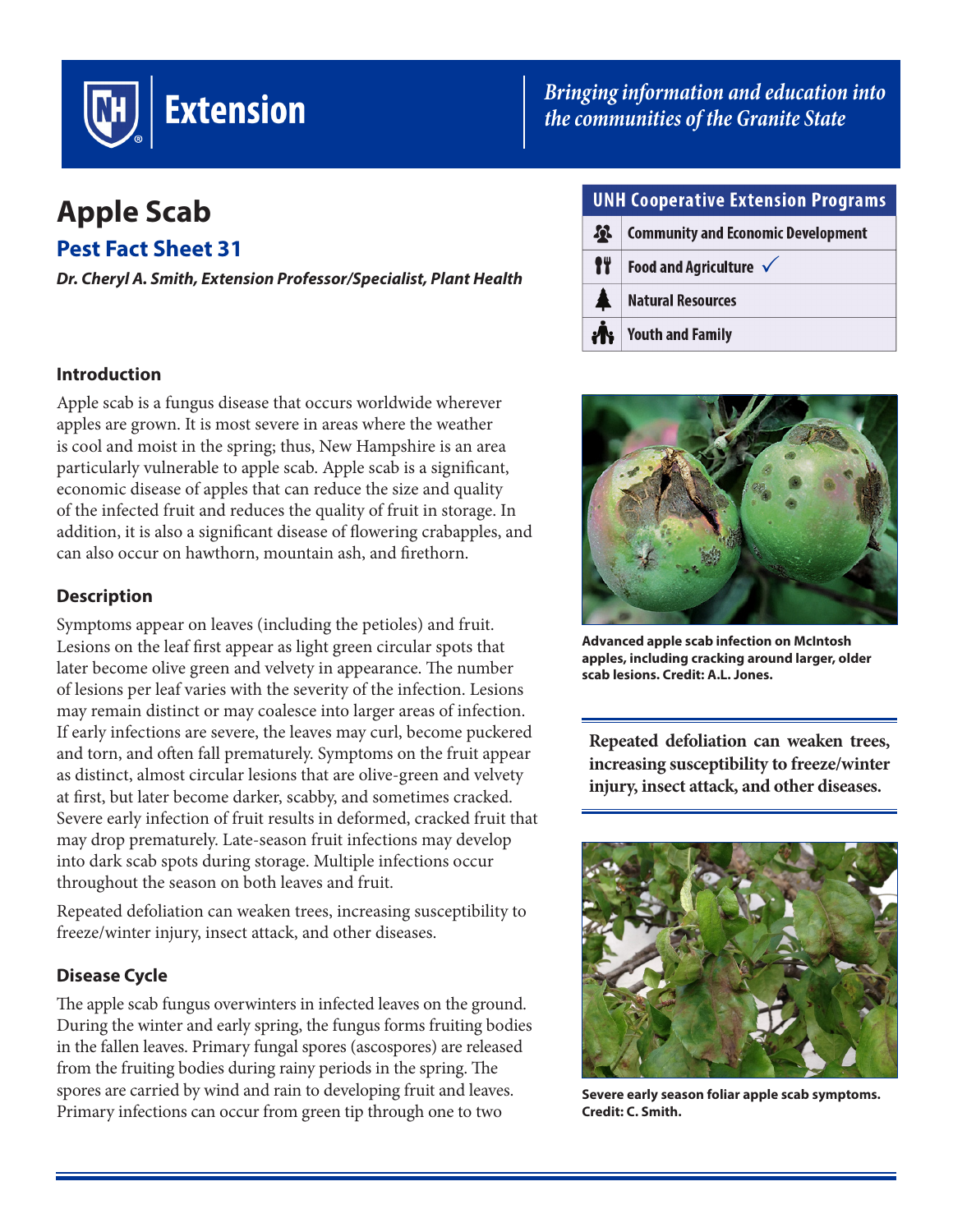weeks after petal fall. Symptoms appear one to two weeks after infection. Secondary fungal spores (conidia) are produced on the lesions, and cause additional infections on leaves and fruit during rainy periods. Secondary infections can continue to occur throughout the growing season.

# **Management**

# *IPM Strategies:*

Cultural Practices -

(1) Sanitation is an effective management tool for apple scab. Rake and destroy all leaves in the fall (or chop leaves with a mower). Application of urea to trees after harvest, but just prior to fall leaf drop helps to speed up leaf decomposition.

(2) Prune trees regularly to increase air movement and sunlight penetration into the canopy, which speeds up drying of the leaves and fruit, thus reducing infection. Avoid overhead irrigation.

(3) Use resistant varieties (*Redfree, Prima, Liberty, Freedom, Jonafree, Macfree, Sir Prize, William's Pride, Enterprise, Gold Rush,* and *Pristine*).



**Early foliar apple scab lesions. Credit: C. Smith.**

Chemical Control - Apply protectant fungicides at green tip (when first susceptible tissue emerges from the bud). Additional protectant fungicide applications will be needed through the petal fall fruit development stage to protect developing leaves, flowers, and fruit from infection during this critical part of the growing season. The interval between these sprays is generally five to seven days, depending on rainfall and the rate of growth.\* Fungicides with curative action may be utilized in some instances (growers should utilize a weather monitoring system that tells them when an infection period has occurred to effectively time these curative applications). Cover sprays during the summer will only be necessary if scab control was inadequate during the primary scab season. Predictive models for apple scab are available through several weather networks.

Refer to the current New England Tree Fruit Management Guide, or the [Home Fruit Spray Schedule](https://extension.unh.edu/resources/files/Resource005256_Rep7402.pdf) (for home owners), or consult your county Extension Educator for specific pesticide recommendations, rates, and timing.

# **Summary**

Table 1 summarizes key information on apple scab.

#### *Table 1: Summary*

| <b>Summary Table</b>                     |                                                                      |  |  |
|------------------------------------------|----------------------------------------------------------------------|--|--|
| <b>Causal Agent</b>                      | <b>Fungus</b>                                                        |  |  |
| <b>Major Disease Symptoms</b>            | Scab lesions on foliage and fruit                                    |  |  |
| <b>First Noticeable Symptoms</b>         | When leaves are expanding                                            |  |  |
| <b>Plant Parts Infected</b>              | <b>Foliage and fruit</b>                                             |  |  |
| <b>Cultural Control</b>                  | Remove all leaves from the ground in the fall                        |  |  |
| <b>Spray Program</b>                     | Protectant sprays (with curative or eradicant sprays when necessary) |  |  |
| <b>Number of Applications per Season</b> | <b>Varies</b>                                                        |  |  |

**Notes:** Refer to the text for more information about this pest.

\* If scab incidence was very low the previous season, and the grower practiced good sanitation, the first spray can be delayed until three wet periods have occurred, or until the pink stage of bud development. (scab incidence needs to be assessed in the fall to make this determination.)